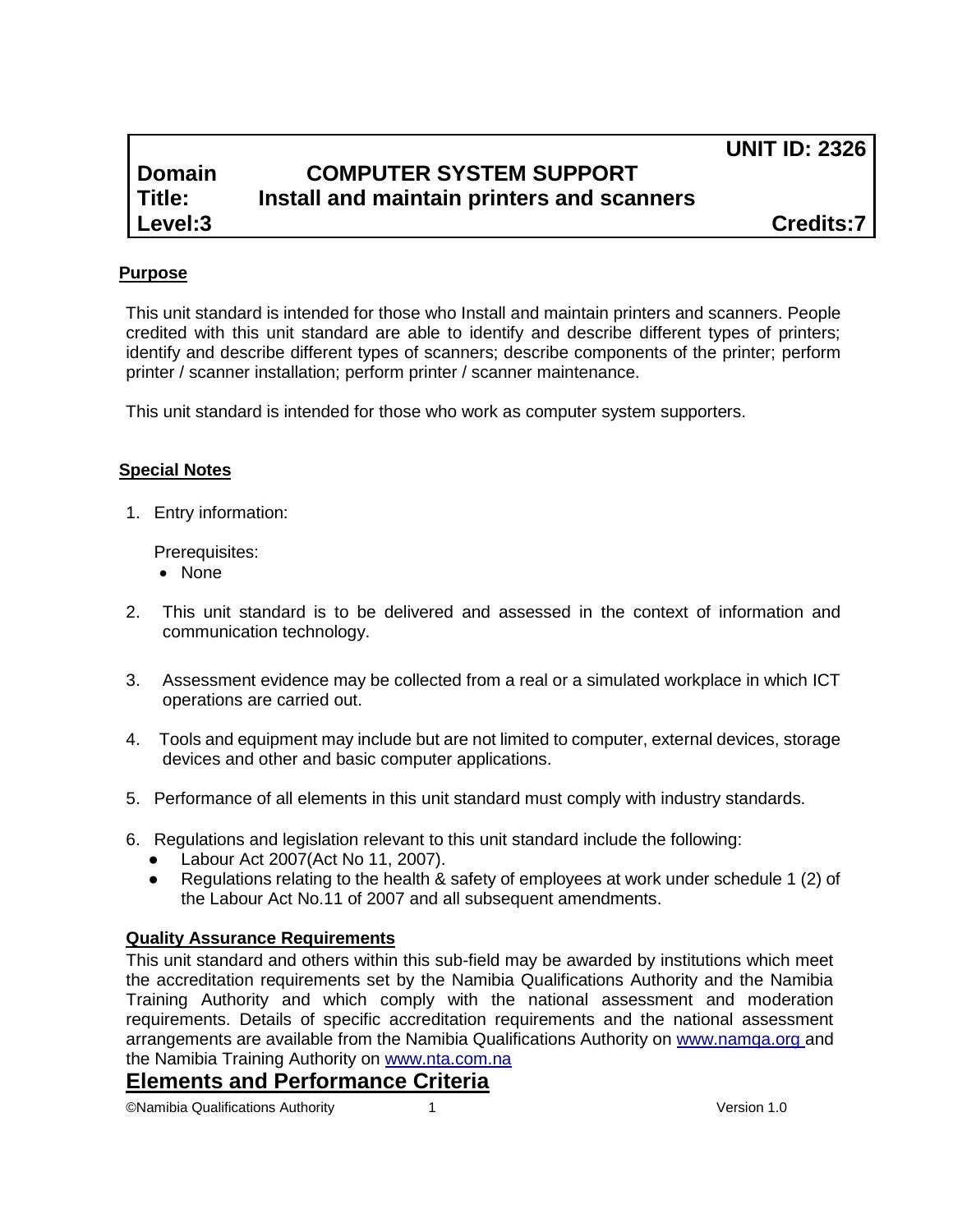## **Element 1: Identify and describe different types of printers**

### **Performance Criteria**

- 1.1 Impact printers are described.
- 1.2 Ink dispersion printers are described.
- 1.3 Laser printers are described.
- 1.4 Solid ink and thermal printers are described.

## **Element 2: Identify and describe different types of scanners**

### **Performance Criteria**

- 2.1 Flatbed scanners are described.
- 2.2 Sheet-fed scanners are described.
- 2.3 Handheld scanners are described.
- 2.4 Drum scanners are described.

## **Element 3: Describe components of the printer**

## **Performance Criteria**

- 3.1 Characteristics of printer components are explained.
- 3.2 Installation requirements and specifications are identified and described.
- 3.3 Physical ports and printer connectors are identified and described.

## **Element 4: Perform printer / scanner installation**

## **Performance Criteria**

- 4.1 Printer installation plan is outlined.
- 4.2 Local or network ports and power source are connected.
- 4.3 Device drivers are installed.
- 4.4 Printer calibration is performed.

©Namibia Qualifications Authority 2 Version 1.0